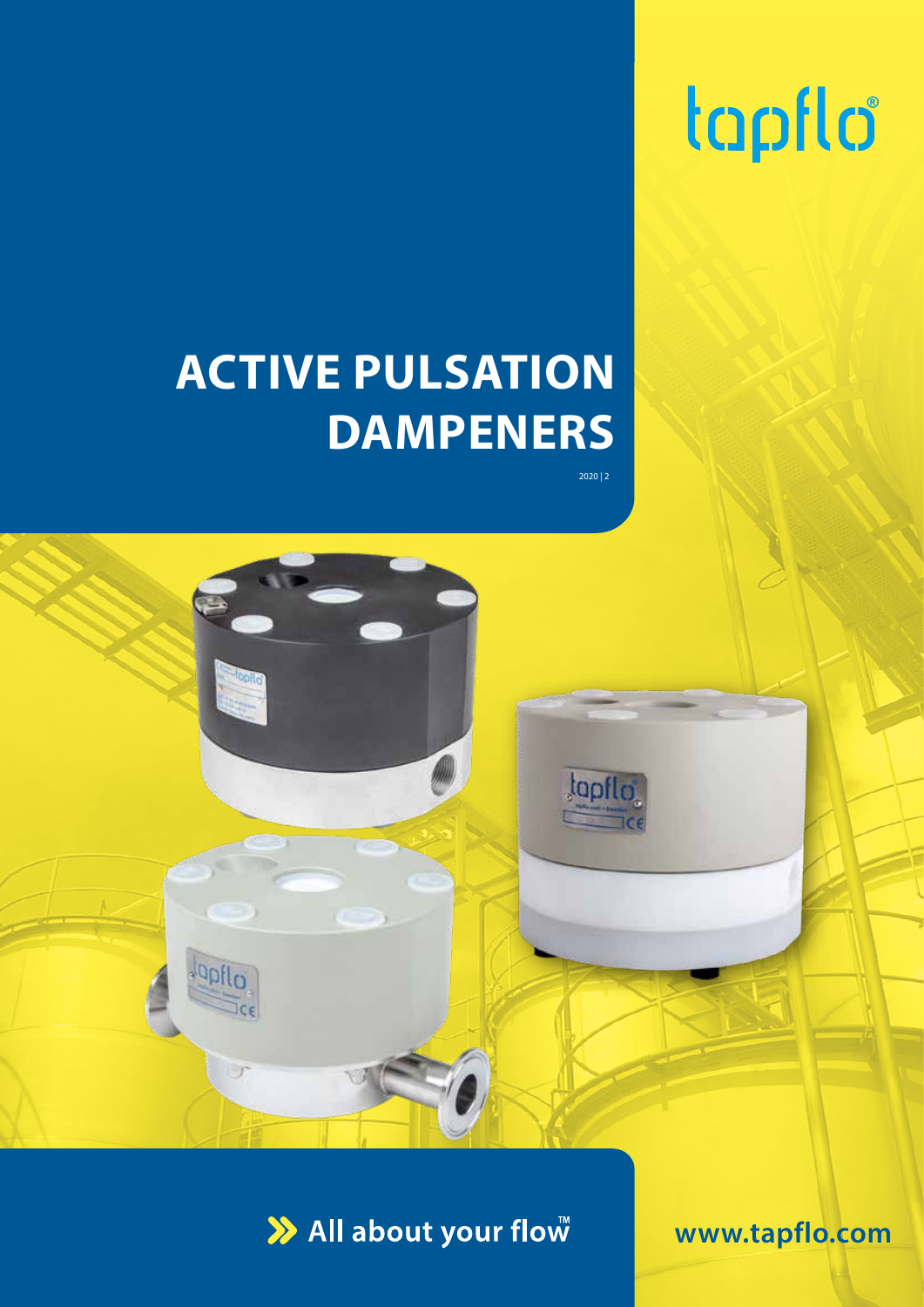# **DT series** Active pulsation dampeners

The active pulsation dampener is the most efficient way to remove pressure variations on the discharge of the pump.

The Tapflo pulsation dampener works actively with compressed air and a diaphragm, automatically setting the correct pressure to minimise the pulsations.  $AT$ 

**Explosion proof models are available** Certified according to directive 2014/34/EC (ATEX), group II, cat 2 , for use in EX-zone 1. **Contact us for information.**

### **How it works** Stroke 1

When the pressure in the piping system decreases, due to the pulsating nature of the pump operation, the pulsation dampener supplies extra pressure to the discharge between the pump strokes, therefore supplying a steady flow of pumped medium. This pumping action created by the dampener, decreases the pressure variations and pulsations.



#### **Features when using the DT series pulsation dampener**



**Minimized vibrations and water hammer effects** 

- **Protection of all kinds of instruments in your pipe system**
- **Optimized pump performance and reduced maintenance costs**

#### **Options & accessories**

![](_page_1_Picture_14.jpeg)

![](_page_1_Picture_16.jpeg)

![](_page_1_Picture_18.jpeg)

Pulsation dampener with stand Pulsation dampener with pump Pulsation dampener with guardian TK built-on dampener

![](_page_1_Picture_20.jpeg)

>> All about your flow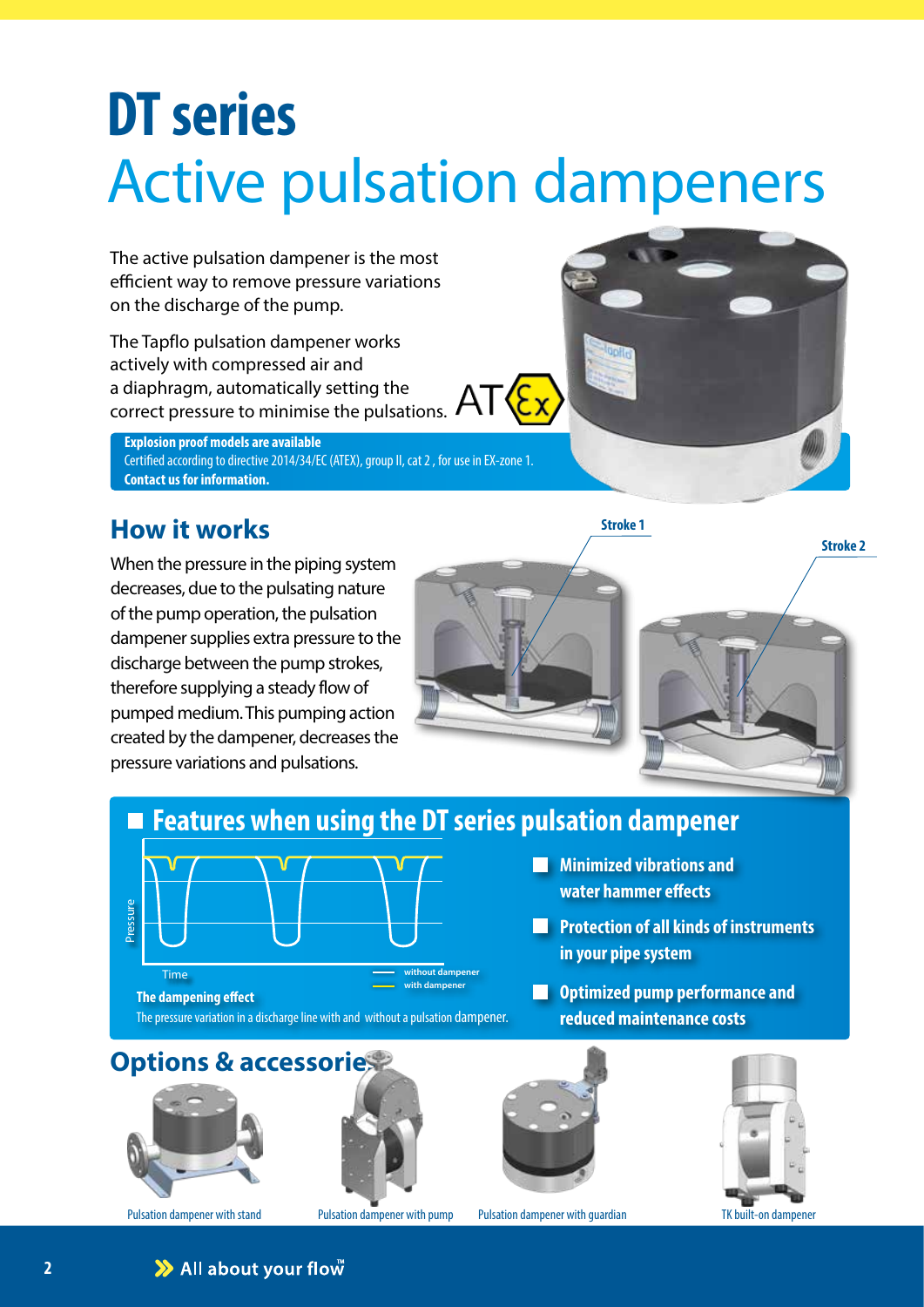### **DT series - Active pulsation dampeners - dimensions**

![](_page_2_Figure_2.jpeg)

![](_page_2_Figure_3.jpeg)

![](_page_2_Figure_4.jpeg)

![](_page_2_Figure_5.jpeg)

![](_page_2_Figure_6.jpeg)

Dimensions in mm (where other is not indicated) | Dimensions in inch (where other is not indicated)

| <b>Dimension</b> |                                         |                          |                          |                          |                                               |                          |                          |                                                        |              |                     | <b>Dampener size</b>                          |                          |                          |                                 |                          |                          |                          |                          |                          |                          |
|------------------|-----------------------------------------|--------------------------|--------------------------|--------------------------|-----------------------------------------------|--------------------------|--------------------------|--------------------------------------------------------|--------------|---------------------|-----------------------------------------------|--------------------------|--------------------------|---------------------------------|--------------------------|--------------------------|--------------------------|--------------------------|--------------------------|--------------------------|
|                  |                                         | 9/20                     | 25                       | 30                       | 50                                            | 70                       | 80                       | 100                                                    | 120          | 125                 | 200                                           | 220                      | 225                      | 400                             | 420                      | 425                      |                          |                          | 800 820 A 820 S          | 825                      |
|                  | <b>BSP</b>                              | G 3/8"                   | G 3/8"<br>G 1/2"         |                          | G 1/2"                                        | G 3/4"                   |                          | G1"                                                    |              | G 1 1/2             |                                               |                          | $G2$ "                   |                                 |                          | $\overline{\phantom{a}}$ | G3"                      | $\sim$                   | $\overline{\phantom{a}}$ |                          |
| A                | <b>DIN Flange</b><br><b>ANSI Flange</b> | 95                       |                          | 95                       | 95                                            | 105                      |                          | 115                                                    | 115          | $\sim$              | 150                                           | 150                      | $\overline{\phantom{a}}$ | 165                             | 165                      | $\overline{a}$           | 202                      |                          | 202                      |                          |
|                  | SMS3017/ISO2037                         | $\sim$                   | $\sim$                   | 50,5                     | $\sim$                                        | $\bar{a}$                | 50,5                     | $\sim$                                                 | $\sim$       | 50,5                | $\blacksquare$                                | $\sim$                   | 64                       | $\overline{\phantom{a}}$        | $\sim$                   | 91                       | $\sim$                   | $\sim$                   | $\bar{a}$                |                          |
|                  | DIN 118513                              | $\sim$                   | $\sim$                   | Rd 44x1/6"               | ÷.                                            | $\overline{a}$           | Rd 52 x 1/6"             | $\sim$                                                 | $\sim$       | Rd 65 x 1/6"        | $\sim$                                        | $\overline{\phantom{a}}$ | Rd 78 x 1/6"             | $\sim$                          | $\overline{a}$           | Rd 95 x 1/6"             | $\sim$                   | $\sim$                   | $\omega$                 | Rd 110 x 1/4"            |
|                  | B                                       | 15/33                    | 15                       | 10,6                     | $17/32,4$ <sup>1</sup>                        | 16,5                     | 16,5                     | $25,5/45$ <sup>1</sup>                                 | 25           | 16,5                | $33/50$ <sup>1</sup>                          | 41                       | 41                       | 41/61                           | 41                       | 46                       | 92                       | 92                       | 19,3                     | 19,3                     |
|                  |                                         | 0.59/1.3                 | 0.59                     | 0.42                     | 0.67/1.27                                     | 0,65                     | 0.65                     | 1/1,77                                                 | 0.98         | 0.65                | 1,29/1,97                                     | 1.61                     | 1.61                     | $1.61/2.40$ <sup>1</sup>        | 1.61                     | 1,81                     | 3.62                     | 3,62                     | 0,76                     | 0,76                     |
|                  | C                                       | G 1/4"                   |                          | G 1/4"                   |                                               | G 1/4"                   |                          |                                                        | G 1/4"       |                     |                                               | G 1/4"                   |                          |                                 |                          |                          |                          |                          |                          |                          |
|                  | D                                       | 110                      |                          |                          | 158                                           |                          |                          | 208                                                    |              |                     | 277                                           |                          |                          | 360                             |                          |                          | G 1/4"<br>470            |                          |                          |                          |
|                  |                                         | 4,33                     |                          | 6,22                     |                                               | 8.19                     |                          | 10,91                                                  |              |                     | 14,17                                         |                          |                          | 18,50                           |                          |                          |                          |                          |                          |                          |
|                  |                                         | 85/103                   | 85                       | 79                       | 109/1321 117/1092                             |                          | 116,5                    | 148/161,5 <sup>1</sup> 135/144,5 <sup>2</sup>          |              | 135                 | 200/217,5 <sup>1</sup> 213/200,5 <sup>2</sup> |                          | 209                      | 244/2611                        | 256/243,5 <sup>2</sup>   | 255                      | 394                      | 392                      | 330                      | 330                      |
|                  | G                                       | $3,35/4,06$ <sup>1</sup> | 3,35                     | 3,11                     | 4,29/5,20 <sup>1</sup> 4,61/4,29 <sup>2</sup> |                          | 4,59                     | 5,83/6,36 <sup>1</sup> 5,31/5,69 <sup>2</sup>          |              | 5,31                | 7,87/8,561                                    | 8,39/7,89                | 8,23                     | 9,61/10,281                     | 10,08/9,59 <sup>2</sup>  | 10,04                    | 15,51                    |                          | 15,43 12,99              | 12,99                    |
|                  |                                         | 107                      |                          |                          | 155                                           |                          |                          | 203                                                    |              |                     | 270                                           |                          |                          | 352                             |                          |                          | 470                      | 450<br>470               |                          |                          |
|                  |                                         | 4.21                     |                          |                          | 6.10                                          |                          |                          | 7,99                                                   |              |                     | 10.63                                         |                          |                          | 13,86                           |                          |                          |                          | 18,50 17,72              |                          | 18,50                    |
|                  | <b>BSP</b>                              | G 3/8"                   | G1/2"                    | $\overline{\phantom{a}}$ | G 1/2"                                        | G 3/4"                   | $\sim$                   | G1"                                                    | G 1"         | $\sim$              | G11/2"                                        | G 11/2"                  | $\sim$                   | G 2"                            | G 2"                     | $\sim$                   | $\sim$                   | G3"                      | $\omega$                 |                          |
|                  | DIN Flange <sup>4</sup>                 | <b>DN15</b>              | $\sim$                   | <b>DN 15</b>             | <b>DN15</b>                                   | <b>DN 20</b>             | $\sim$                   | <b>DN25</b>                                            | <b>DN 25</b> | $\omega$            | <b>DN40</b>                                   | <b>DN 40</b>             | $\sim$                   | <b>DN50</b>                     | <b>DN 50</b>             | ÷.                       | <b>DN80</b>              | $\sim$                   | <b>DN80</b>              | $\overline{\phantom{a}}$ |
| K                | ANSI Flange <sup>4</sup>                | 1/2"                     | $\sim$                   | 1/2"                     | 1/2"                                          | 1/2"                     | $\sim$                   | 1"                                                     | 1"           | $\sim$              | 11/2"                                         | 11/2"                    | $\sim$                   | 2"                              | 2"                       | $\sim$                   | 3"                       | $\sim$                   | 3"                       |                          |
|                  | SMS3017/ISO20375                        | $\sim$                   | $\sim$                   | <b>DN 25</b>             | $\sim$                                        | $\sim$                   | <b>DN 25</b>             | $\overline{\phantom{a}}$                               | $\sim$       | <b>DN 38</b>        | $\sim$                                        | $\sim$                   | <b>DN 50</b>             | $\sim$                          | ÷.                       | <b>DN 70</b>             | $\sim$                   | $\sim$                   | ÷.                       |                          |
|                  | DIN 118513 <sup>5</sup>                 | $\overline{a}$           | $\sim$                   | <b>DN25</b>              | ÷                                             | ÷                        | <b>DN 25</b>             |                                                        | $\sim$       | <b>DN 40</b>        |                                               | $\overline{a}$           | <b>DN 50</b>             |                                 | $\sim$                   | DN 65                    | $\sim$                   | ÷                        | $\omega$                 | <b>DN 80</b>             |
|                  | DIN & ANSI                              | 235                      |                          | $\sim$                   | 285                                           |                          | $\overline{\phantom{a}}$ |                                                        | 375          |                     | 450                                           |                          | $\sim$                   | 550<br>$\sim$                   |                          |                          | 700                      | $\sim$                   | 700                      |                          |
|                  | Flange                                  | 9.25<br>$\sim$           |                          |                          | 11.22                                         |                          | $\overline{\phantom{a}}$ | 14,76<br>$\sim$                                        |              |                     | 17.72                                         |                          | $\overline{\phantom{a}}$ | 21,65                           |                          | $\sim$                   | 27,56                    |                          | 27,56                    |                          |
|                  | <b>BSP</b>                              | 107<br>$\sim$            |                          |                          | 155                                           |                          | $\overline{\phantom{a}}$ | 203                                                    |              | $\sim$              | 270                                           |                          | $\sim$                   | 352<br>$\sim$                   |                          |                          | $\overline{\phantom{a}}$ | 450                      | $\sim$                   |                          |
| L                |                                         | 4,21                     |                          | $\sim$                   | 6,10<br>$\sim$                                |                          |                          | 7,99                                                   |              | $\omega$            | 10,63                                         |                          | $\sim$                   | 13,86                           |                          | $\sim$                   | $\sim$                   | 17,72                    | $\sim$                   |                          |
|                  | Other                                   | ÷.                       |                          | 180                      | $\omega$                                      |                          | 210                      | ÷,                                                     |              | 300                 | ÷.                                            |                          | 350                      | $\sim$                          |                          | 450                      | $\overline{\phantom{a}}$ | $\overline{\phantom{a}}$ | $\omega$                 | 600                      |
|                  | Connections <sup>3</sup>                | ٠                        |                          | 7.09                     |                                               | $\sim$                   | 8.27                     | $\sim$                                                 |              | 11.81               | $\sim$                                        |                          | 13.78                    | $\sim$                          |                          | 17.72                    | $\sim$                   | $\sim$                   | $\sim$                   | 23,62                    |
|                  | DIN Flange <sup>4</sup>                 | 14                       | $\overline{\phantom{a}}$ | 17,3                     | 14                                            | 22,9                     | $\overline{\phantom{a}}$ | 26                                                     | 29,7         | $\blacksquare$      | 45.4                                          | 44,3                     | $\overline{\phantom{a}}$ | 51.4                            | 56,3                     | $\sim$                   | 80                       | ÷,                       | 80                       |                          |
|                  |                                         | 0.55                     | $\sim$                   | 0,68                     | 0,55                                          | 0,90                     | $\sim$                   | 1,02                                                   | 1,17         | $\sim$              | 1.79                                          | 1.74                     | $\sim$                   | 2.02                            | 2.22                     | $\sim$                   | 3,15                     | $\blacksquare$           | 3,15                     | $\overline{\phantom{a}}$ |
|                  | ANSI Flange <sup>4</sup>                | 14                       | $\sim$                   | 17,3                     | 14                                            | 22,7                     | $\sim$                   | 26                                                     | 30,1         | $\sim$              | 45,4                                          | 42,8                     | $\sim$                   | 51,4                            | 54,8                     | $\sim$                   | 80                       | $\sim$                   | 80                       | $\overline{\phantom{a}}$ |
| P                |                                         | 0.55                     | ÷                        | 0,68                     | 0,55                                          | 0.89                     | $\sim$                   | 1.02                                                   | 1,19         | $\omega$            | 1.79                                          | 1.69                     | $\sim$                   | 2.02                            | 2,16                     | ÷.                       | 3,15                     | $\sim$                   | 3,15                     | $\overline{\phantom{a}}$ |
|                  | SMS3017/                                | $\sim$                   | $\sim$                   | 22,6                     | ÷.                                            | $\sim$                   | 22,6                     |                                                        | $\sim$       | 35.6                | $\sim$                                        | $\sim$                   | 49                       | $\sim$                          | $\sim$                   | 66.8                     | $\sim$                   | $\overline{\phantom{a}}$ | $\sim$                   | $\overline{\phantom{a}}$ |
|                  | ISO20375                                | $\sim$                   | $\omega$                 | 0.89                     | $\sim$                                        | ٠                        | 0.89                     | $\overline{\phantom{a}}$                               | $\sim$       | 1.40                | $\sim$                                        | $\overline{\phantom{a}}$ | 1.93                     | $\sim$                          | $\sim$                   | 2.63                     | $\sim$                   | $\sim$                   | $\sim$                   |                          |
|                  | DIN 1185135                             | ٠                        | $\sim$                   | 20                       | $\overline{a}$                                | $\overline{a}$           | 26                       | $\sim$                                                 |              | 38                  | $\sim$                                        | ٠                        | 50                       | $\overline{a}$                  | ÷,                       | 66                       | $\overline{\phantom{a}}$ | ä,                       | $\sim$                   | 81                       |
|                  |                                         |                          | $\sim$                   | 0,79                     | $\overline{\phantom{a}}$                      | $\overline{\phantom{a}}$ | 1,02                     |                                                        | $\sim$       | 1,50                | $\sim$                                        | $\sim$                   | 1,97                     | $\overline{\phantom{a}}$        | $\overline{\phantom{a}}$ | 2,60                     | $\sim$                   | $\sim$                   | $\sim$                   | 3,19                     |
|                  | X                                       | 36                       |                          | $\omega$                 | 90,3                                          |                          | $\overline{\phantom{a}}$ | 113,8                                                  |              | $\bar{\phantom{a}}$ | 167,6                                         |                          | $\sim$                   | 226,3                           |                          | $\overline{\phantom{a}}$ | 297                      |                          |                          |                          |
|                  |                                         | 1,42                     |                          | $\sim$                   |                                               | 3,56<br>$\sim$           |                          | 4,48                                                   |              | $\sim$              | 6.60                                          |                          | $\overline{\phantom{a}}$ | 8.91<br>ä,                      |                          |                          | 11,69                    |                          |                          |                          |
|                  |                                         | 86,8                     |                          | $\sim$                   | 100,3                                         |                          | $\overline{\phantom{a}}$ | 135,6                                                  |              | $\sim$              | 167,6                                         |                          | $\overline{\phantom{a}}$ | 226,3                           |                          | $\overline{\phantom{a}}$ | 297                      |                          |                          |                          |
|                  | Y                                       | 3,42                     |                          | $\overline{\phantom{a}}$ | 3,95                                          |                          | $\overline{a}$           | 5,34                                                   |              | $\sim$              | 6.60                                          |                          | $\ddot{\phantom{1}}$     | 8,91                            |                          | $\overline{a}$           | 11,69                    |                          |                          |                          |
| Z                |                                         | M4x20                    |                          | L.                       | M4x20                                         |                          |                          | M8x22<br>M8x25<br>$\overline{\phantom{a}}$<br>M8x30 PE |              |                     | M8x22 PTFE<br>M8x25<br>M8x22 PE               |                          | $\overline{\phantom{a}}$ | M8x22 PTFE<br>M8x25<br>M8x30 PE |                          |                          | M8x22<br>PTFE            | M8x25                    |                          |                          |

1 = PE / PTFE 2 = SS / ALU

3 = SMS3017/ISO2037, DIN 11851, SMS1145, BS 4825 (RJT)  $4 =$  Only plastic and metal pump

5 = Only sanitary pumps \* = Dimensions for other connections in IOM Manual

![](_page_2_Figure_13.jpeg)